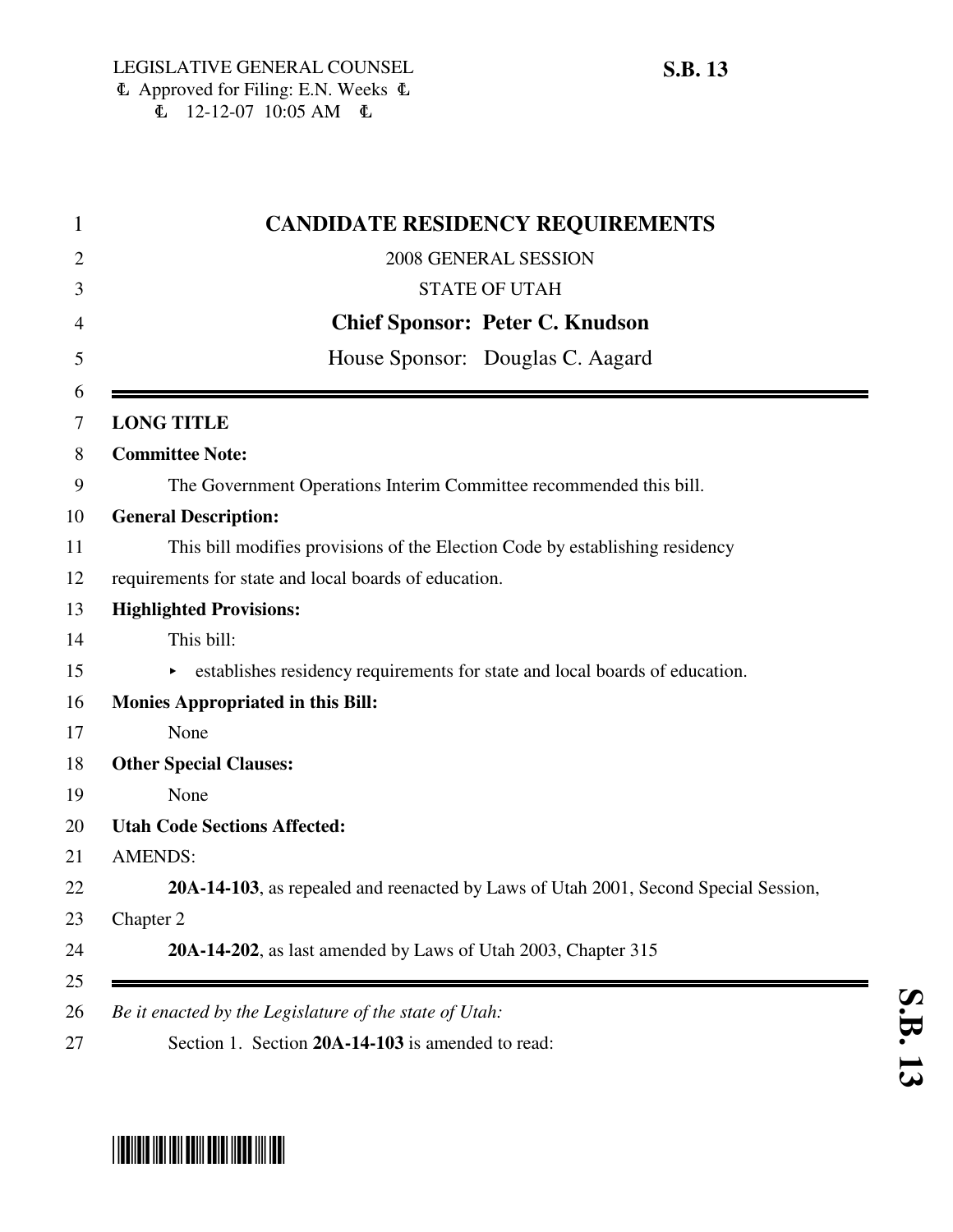| 28 | 20A-14-103. State Board of Education members -- When elected -- Qualifications                              |
|----|-------------------------------------------------------------------------------------------------------------|
| 29 | -- Avoiding conflicts of interest.                                                                          |
| 30 | (1) (a) In 2002 and every four years thereafter, one member each shall be elected from                      |
| 31 | new Districts 2, 3, 5, 6, 9, 10, 14, and 15 to serve a four-year term.                                      |
| 32 | (b) In 2004 and every four years thereafter, one member each shall be elected from new                      |
| 33 | Districts 4, 7, 8, 11, 12, and 13 to serve a four-year term.                                                |
| 34 | (c) (i) Because of the combination of certain former districts, the state school board                      |
| 35 | members elected from old Districts 2 and 4 who will reside in new District 1 may not serve out              |
| 36 | the term for which they were elected, but shall stand for election in 2002 for a term of office of          |
| 37 | four years from the realigned district in which each resides.                                               |
| 38 | (ii) If one of the incumbent state school board members from new District 1 indicates                       |
| 39 | in writing to the lieutenant governor that the school board member will not seek reelection, that           |
| 40 | incumbent state school board member may serve until January 1, 2003 and the other incumbent                 |
| 41 | state school board member shall serve out the term for which the member was elected, which is               |
| 42 | until January 1, 2005.                                                                                      |
| 43 | (2) A person seeking election to the state school board must have been a resident of the                    |
| 44 | state school board district in which the person is seeking election for at least one year as of the         |
| 45 | date of the election.                                                                                       |
| 46 | $[\frac{2}{2}]$ (3) A member shall:                                                                         |
| 47 | (a) be and remain a registered voter in the state board district from which the member                      |
| 48 | was elected or appointed; and                                                                               |
| 49 | (b) maintain [his] the member's primary residence within the state board district from                      |
| 50 | which the member was elected or appointed during the member's term of office.                               |
| 51 | $\left[\frac{1}{(1)}\right]$ (4) A member of the State Board of Education may not, during the member's term |
| 52 | of office, also serve as an employee of:                                                                    |
| 53 | (a) the board[,];                                                                                           |
| 54 | (b) the Utah State Office of Education[,]: or                                                               |
| 55 | (c) the Utah State Office of Rehabilitation.                                                                |
| 56 | Section 2. Section 20A-14-202 is amended to read:                                                           |
| 57 | 20A-14-202. Local boards of education -- Membership -- When elected --                                      |
| 58 | <b>Qualifications -- Avoiding conflicts of interest.</b>                                                    |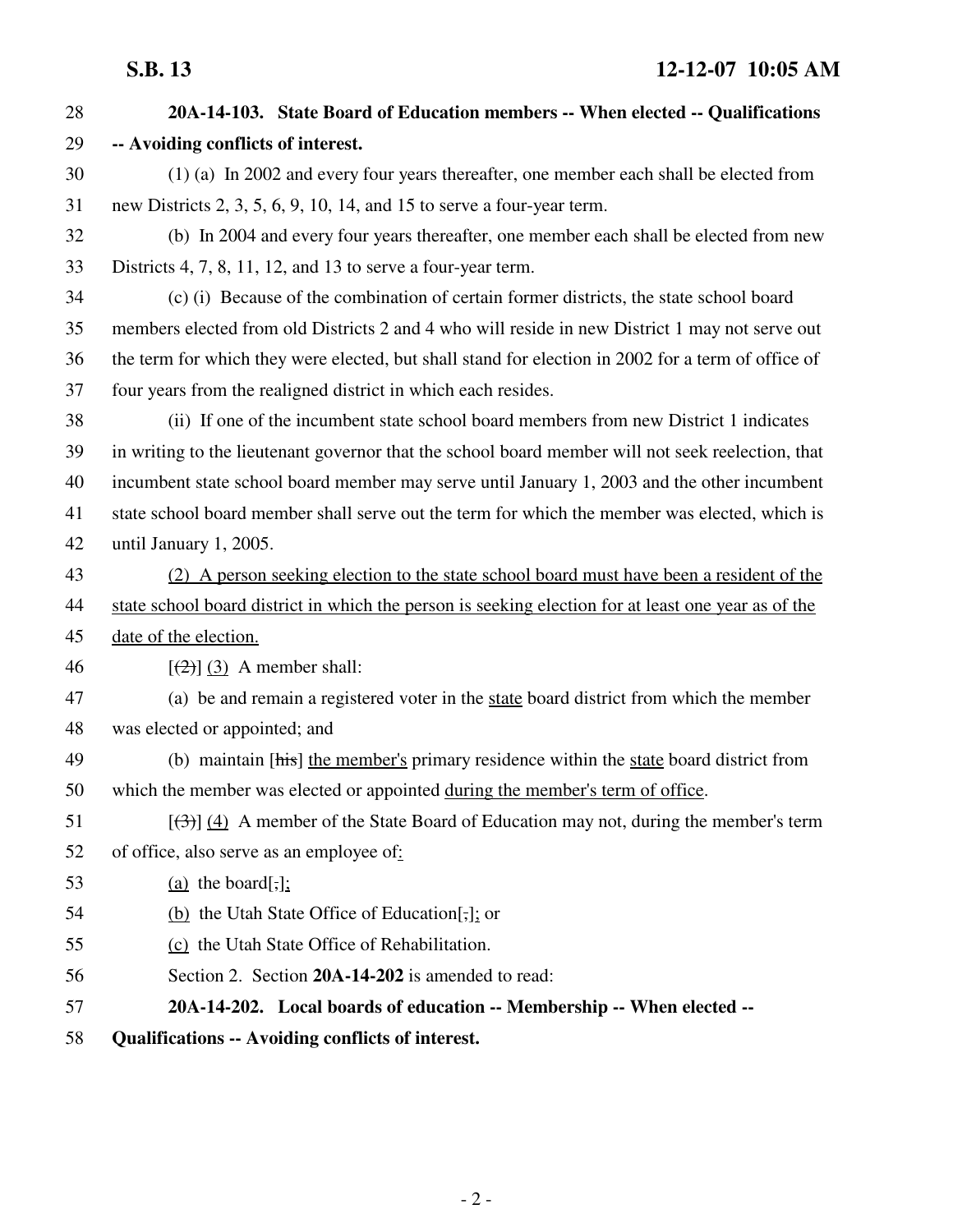# **12-12-07 10:05 AM S.B. 13**

| 59 | $(1)$ (a) Except as provided in Subsection $(1)(b)$ , the board of education of a school            |
|----|-----------------------------------------------------------------------------------------------------|
| 60 | district with a student population of up to 24,000 students shall consist of five members.          |
| 61 | (b) The board of education of a school district with a student population of more than              |
| 62 | 10,000 students but fewer than 24,000 students shall increase from five to seven members            |
| 63 | beginning with the 2004 regular general election.                                                   |
| 64 | (c) The board of education of a school district with a student population of 24,000 or              |
| 65 | more students shall consist of seven members.                                                       |
| 66 | (d) Student population is based on the October 1 student count submitted by districts to            |
| 67 | the State Office of Education.                                                                      |
| 68 | (e) If the number of members of a local school board is required to change under                    |
| 69 | Subsection $(1)(b)$ , the board shall be reapportioned and elections conducted as provided in       |
| 70 | Sections 20A-14-201 and 20A-14-203.                                                                 |
| 71 | (f) A school district which now has or increases to a seven-member board shall                      |
| 72 | maintain a seven-member board regardless of subsequent changes in student population.               |
| 73 | (g) (i) Members of a local board of education shall be elected at each regular general              |
| 74 | election.                                                                                           |
| 75 | (ii) Except as provided in Subsection $(1)(g)(iii)$ , no more than three members of a local         |
| 76 | board of education may be elected to a five-member board, nor more than four members                |
| 77 | elected to a seven-member board, in any election year.                                              |
| 78 | (iii) More than three members of a local board of education may be elected to a                     |
| 79 | five-member board and more than four members elected to a seven-member board in any                 |
| 80 | election year only when required by reapportionment or to fill a vacancy or to implement            |
| 81 | Subsection $(1)(b)$ .                                                                               |
| 82 | (h) One member of the local board of education shall be elected from each local school              |
| 83 | board district.                                                                                     |
| 84 | (2) A person seeking election to a local school board must have been a resident of the              |
| 85 | local school board district in which the person is seeking election for at least one year as of the |
| 86 | date of the election.                                                                               |
| 87 | $[\frac{2}{2}]$ (3) A member of a local school board shall:                                         |
| 88 | (a) be and remain a registered voter in the local school board district from which the              |
| 89 | member is elected or appointed; and                                                                 |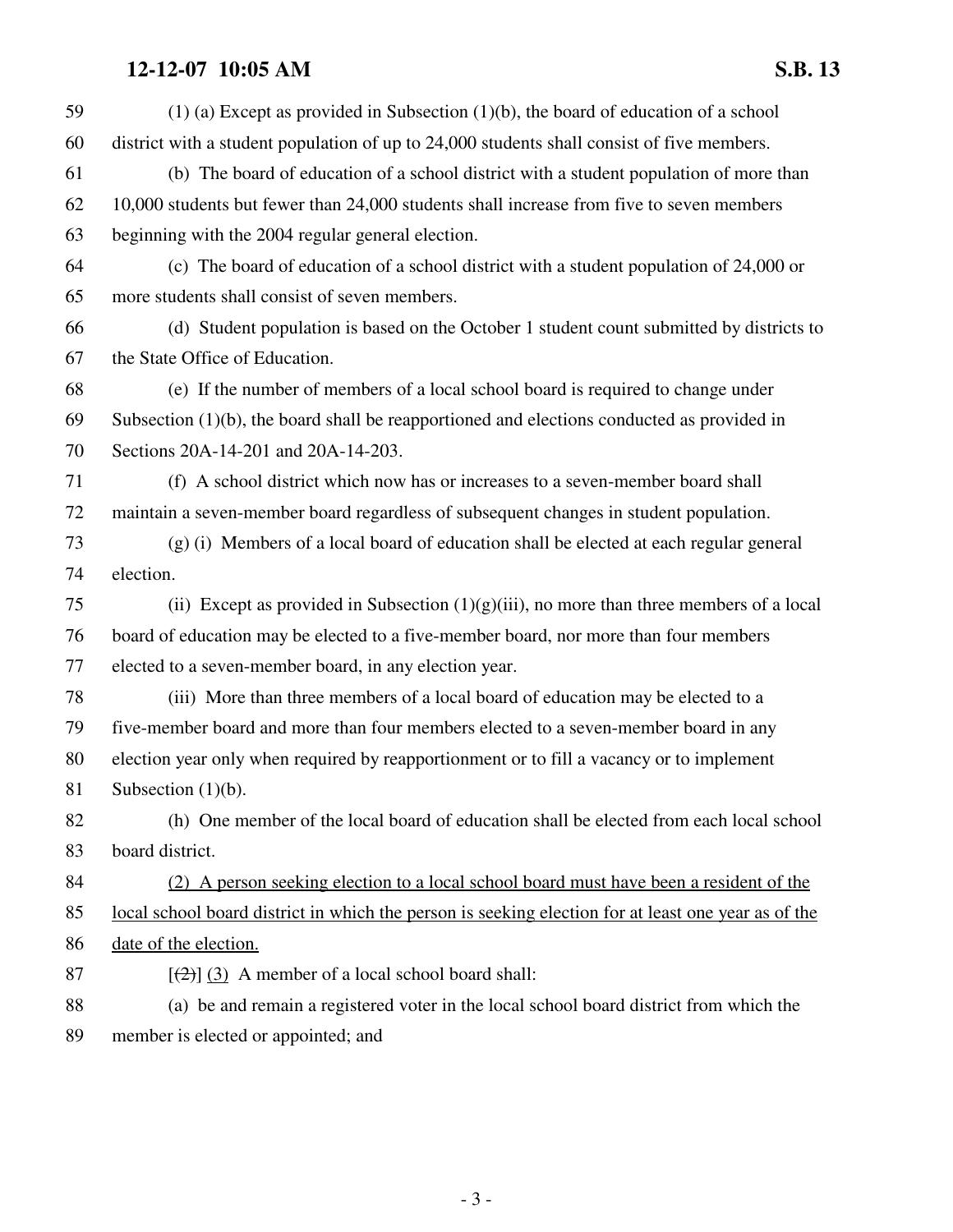- 90 (b) maintain [his] the member's primary residence within the local school board district
- 91 from which the member is elected or appointed during the member's term of office.
- 92  $\left[\left(\frac{3}{2}\right)\right]$  (4) A member of a local school board may not, during the member's term in
- 93 office, also serve as an employee of that board.

**Legislative Review Note as of 10-18-07 7:36 AM**

**Office of Legislative Research and General Counsel**